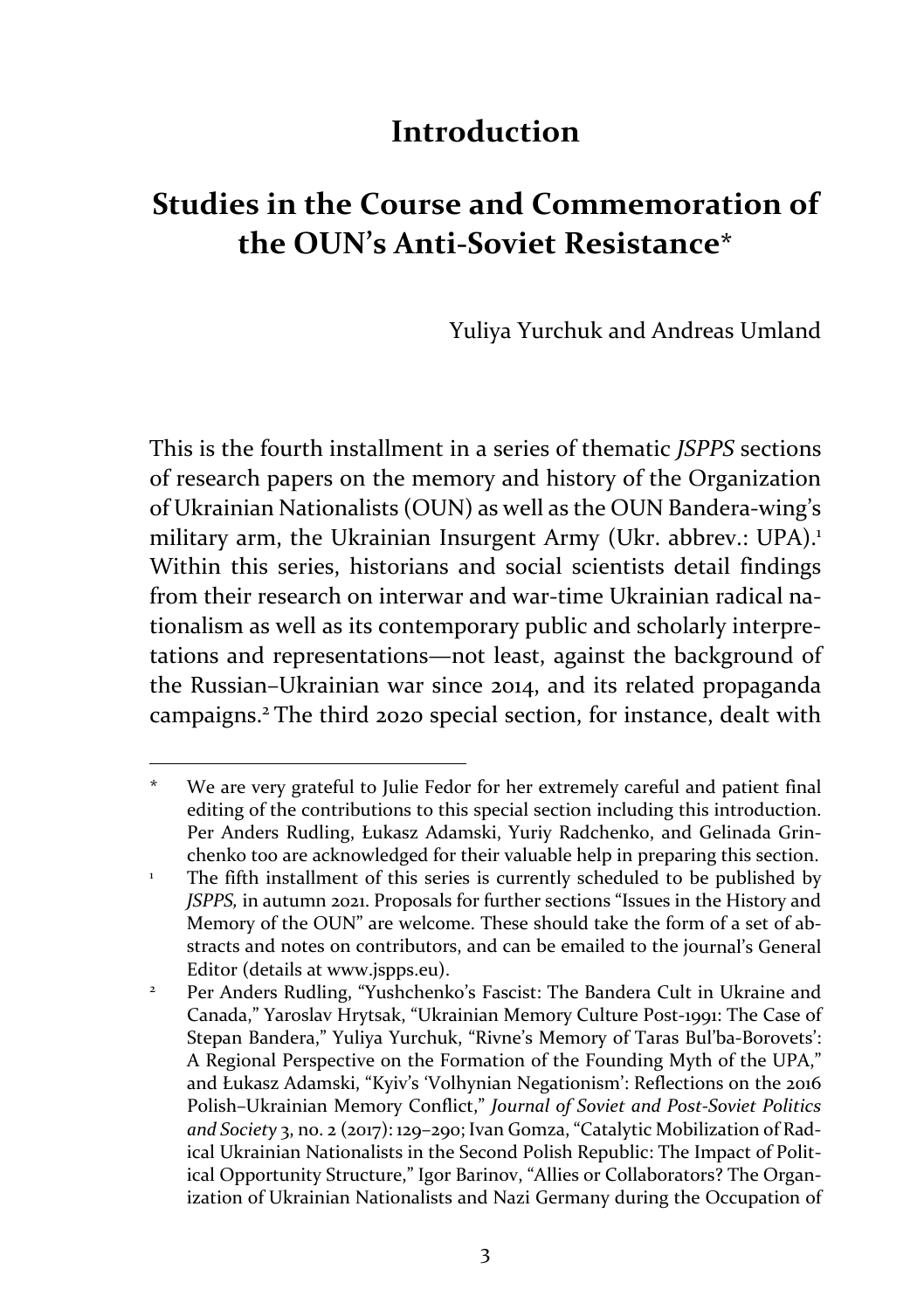the OUN's and UPA's complicated relationship to German Nazism, the participation of OUN members in the Holocaust, and the issue of whether certain East European ultra‐nationalist movements like the OUN or the Ustaša should be classified as fascist.3

#### **Debating Ukrainian Nationalism's World War II Record**

These and other recent peer-reviewed papers have provided the background for the start of a separate series of—at least, two— *JSPPS* special sections under the title "A Debate on 'Ustashism,' Ge‐ neric Fascism, and the OUN," the first installment of which is printed in this issue.4 This discussion complements our earlier re‐ search articles—including the present ones—on the OUN, yet markedly departs from traditional collected editions. The ustashism debate in *JSPPS*, to be sure, also refers to a plethora of empirical details and contains some relevant quotes, as ordinary academic pa‐ pers and the present series of special sections do.

Yet, the ustashism debate consists of uniformly non‐reviewed and largely disputational commentaries rather than research articles proper. Within the series "A Debate on 'Ustashism', Generic Fascism, and the OUN," a variety of scholars in the fields of compar‐ ative fascism, East European right‐wing extremism, and Ukrainian ultra‐nationalism discuss a 2015 seminal paper by Oleksandr Zaitsev (Ukrainian Catholic University at L'viv) on the OUN's "ustashism," in the journal *Communist and Post‐Communist Studies*. <sup>5</sup> A first

Ukraine in 1941–43," Myroslav Shkandrij, "Volodymyr Viatrovych's *Second Polish–Ukrainian War,*" and John‐Paul Himka,"Correspondence," *Journal of So‐ viet and Post‐Soviet Politics and Society* 4, no. 2 (2018): 35–132.

<sup>&</sup>lt;sup>3</sup> Kai Struve, "The OUN(b), the Germans, and Anti-Jewish Violence in Eastern Galicia during Summer 1941," Yuri Radchenko, "The Biography of the OUN(m) Activist Oleksa Babii in the Light of His 'Memoirs on Escaping Execution' (1942)," Tomislav Dulić and Goran Miljan, "The Ustašas and Fascism: 'Aboli‐ tionism,' Revolution, and Ideology (1929–42)," *Journal of Soviet and Post‐Soviet Politics and Society* 6, no. 1 (2020): 205–306.

<sup>4</sup> *Journal of Soviet and Post‐Soviet Politics and Society* 7, nos. 1 & 2 (2021).

<sup>5</sup> Oleksandr Zaitsev, "Fascism or Ustashism? Ukrainian Integral Nationalism of the 1920s–1930s in Comparative Perspective," *Communist and Post‐Communist Studies* 48, nos. 2–3 (2015): 183–93. See also, more recently: *idem*, "Integral Na‐ tionalism in the Absence of a Nation‐State: The Case of Ukraine," in Marco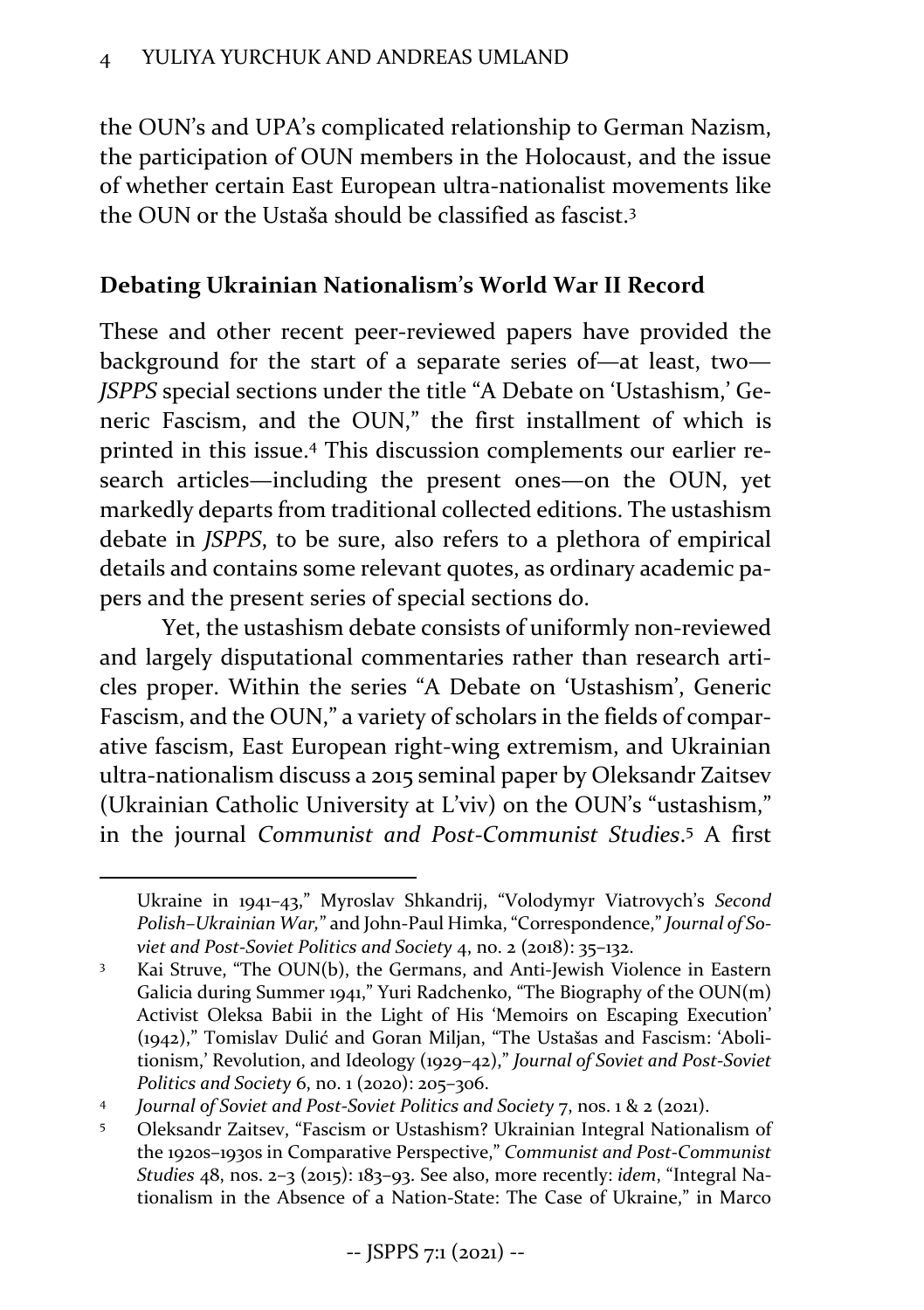response to Zaitsev's paper was published in 2020 in *JSPPS* in the form of a research paper by two specialists on the Ustaša, Tomislav Dulić and Goran Miljan (Uppsala University), who focused on the relationship between fascism and abolitionism.6 For the "Debate on 'Ustashism', Generic Fascism and the OUN," we have asked a num‐ ber of experts on the East European far right, historical Ukrainian nationalism, and comparative fascism to voice their opinion on the different approaches to the OUN by Zaitsev, and Dulić/Miljan.

In our 2017, 2018, and 2020 introductions to the first three sections "Issues in the History and Memory of the OUN," freely acces‐ sible on the *JSPPS* website, we reflected upon topical events in Ukraine at that time, as well as on ongoing memory production and historical debates related to historical Ukrainian radical national‐ ism. We briefly chronicled and contextualized Ukraine's peculiarly evolving *Vergangenheitsbewältigung* (coming to terms with the past) before and after the Euromaidan.7 In our last introduction of early 2020, we noted that the election of Volodymyr Zelens'kyi as President of Ukraine and the departure of the incumbent Petro Po‐ roshenko, contrary to some observers' expectations, had not re‐ sulted in an about-face when it came to governmental Ukrainian memory approaches with regard to the OUN. In early 2021, this statement still holds.

The new director of the Ukrainian Institute of National Re‐ membrance (UINP) attached to the Cabinet of Ministers of Ukraine,

Bresciani (ed.), *Conservatives and Right Radicals in Interwar Europe* (Routledge, 202o), 118–42.

<sup>6</sup> Dulić and Miljan, "The Ustašas and Fascism."

<sup>7</sup> Andreas Umland and Yuliya Yurchuk, "The Organization of Ukrainian Nation‐ alists (OUN) in Post‐Soviet Ukrainian Memory Politics, Public Debates, and Foreign Affairs," *Journal of Soviet and Post‐Soviet Politics and Society* 3, no. 2 (2017): 115–28, spps‐jspps.autorenbetreuung.de/files/umland\_yurchuk\_3\_2.pdf (accessed 16 April 2018); *idem*, "Essays in the Historical Interpretation of the Organization of Ukrainian Nationalist," *Journal of Soviet and Post‐Soviet Poli‐ tics and Society* 4, no. 2 (2018): 29–34, spps‐jspps.autorenbetreuung.de/files/yur chuk\_umland\_jspps\_4.2\_2.pdf (accessed 26 January 2020); and *idem*, "The Or‐ ganization of Ukrainian Nationalists and European Fascism During World War II," *Journal of Soviet and Post‐Soviet Politics and Society* 6, no. 1 (2020): 181–204, spps-jspps.autorenbetreuung.de/files/06-01-jspps-intro\_02.pdf (accessed 26 January 2020).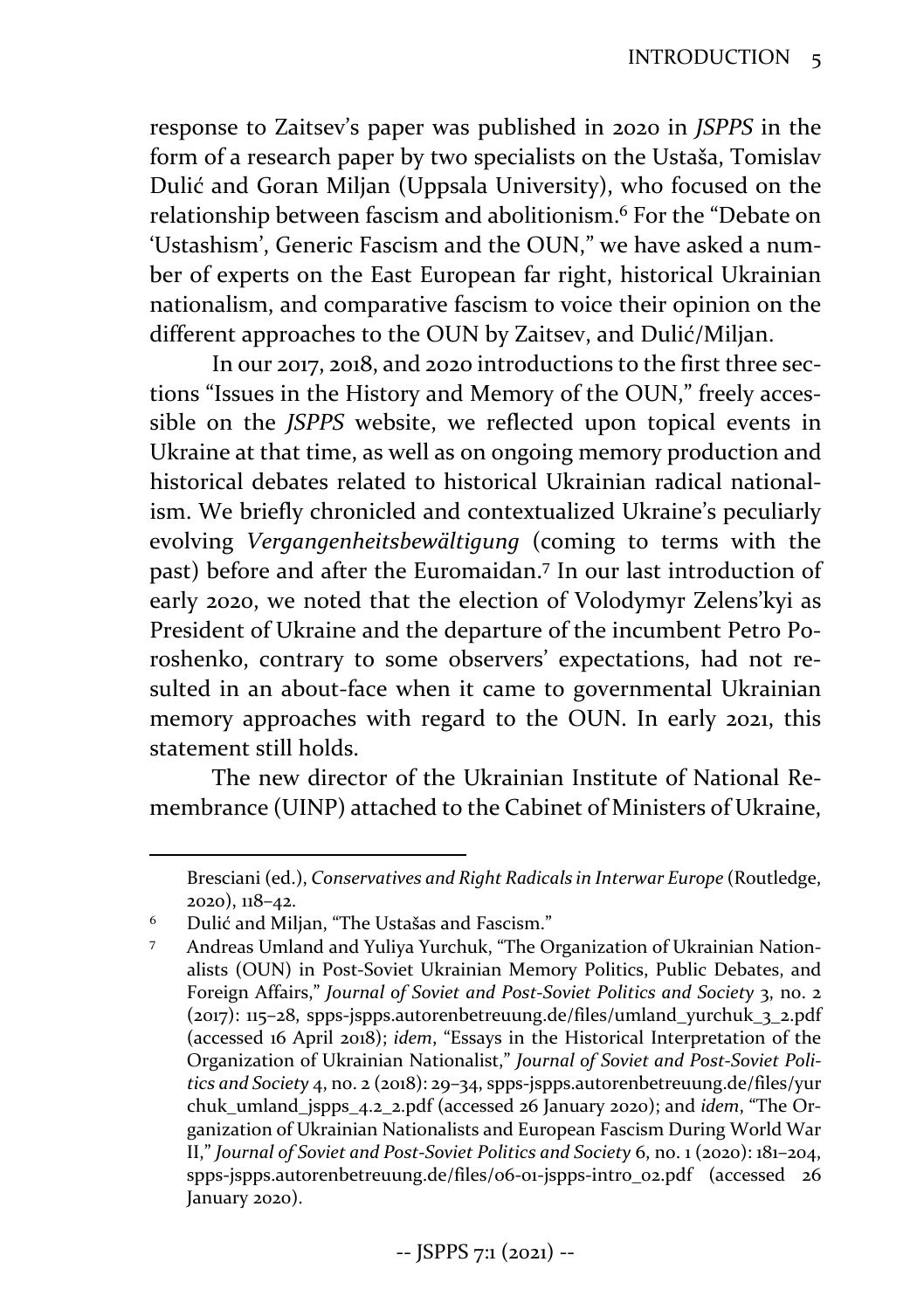Anton Drobovych, appointed in December 2019, changed the vector of the Institute's work only moderately. Under Drobovych's leader‐ ship, the UINP's main activities have entailed a stronger focus on promotion of some relatively new themes in government‐supported national memory like, for instance, such historic figures as the legendary football player and coach Valeriy Lobanovs'kyy (1939–2002), or the world‐famous avant‐garde artist and art theorist Kazimir Ma‐ levich (1879–1935). By early 2021, the policies of the Remembrance Institute's new leadership since 2019 have not produced any debates comparable to the heated discussions prompted by the 2014–2019 UINP head Volodymyr V'iatrovych's advocacy for a hagiographic OUN commemoration.8

<sup>8</sup> *Ibid*. On V'iatrovych, see in *JSPPS:* Shkandrij, "Volodymyr Viatrovych's *Second Polish–Ukrainian War.*" For a Polish reaction to a provocative Facebook post by V'iatrovych, see, for example: Krzysztof Janiga, "Duda obok zbrodniarza z UPA na fotomontażu szefa ukraińskiego IPN," *Kresy.pl*, 3 July 2017, kresy.pl/wydar‐ zenia/spoleczenstwo/duda‐obok‐zbrodniarza‐upa‐fotomontazu‐szefa‐ukrains kiego-ipn/. See also: Christopher Gilley and Per Anders Rudling, "The History Wars in Ukraine Are Heating Up," *History New Network*, 9 May 2015, http://hist orynewsnetwork.org/article/159301 (accessed 10 February 2020); Andreas Um‐ land, "Sylvester Stallone as a Boxer," *Historians.in.ua*, 24 May 2015, http://www. historians.in.ua/index.php/en/avtorska‐kolonka/1520‐andreas‐umland‐sylvest er‐stallone‐as‐a‐boxer‐a‐comment‐on‐the‐infamous‐ukrainian‐decommunizat ion‐laws‐and‐professional‐expertise‐in‐ukrainian‐public‐affairs%20 (accessed 10 February 2020); Jared McBride, "How Ukraine's New Memory Commissar Is Controlling the Nation's Past," *The Nation*, 13 August 2015, www.thenation.com /article/archive/how‐ukraines‐new‐memory‐commissar‐is‐controlling‐the‐nat ions-past/ (accessed 10 February 2020); Josh Cohen, "The Historian Whitewashing Ukraine's Past," *Foreign Policy*, 2 May 2016, foreignpolicy.com/2016/05/02/t he-historian-whitewashing-ukraines-past-volodymyr-viatrovych/ (accessed 10 February 2020); Tarik Cyril Amar, "The Radical Historian Rewriting Ukraine's Past," WYNC Studios, 20 May 2016, www.wnycstudios.org/podcasts/otm/segments/radical‐historian‐rewriting‐ukraines‐past (accessed 10 February 2020); Per Rudling, Jared McBride, and Tarik Amar, "Ukraine's Struggle with the Past Is Ours Too," *Open Democracy*, 15 June 2016, www.opendemocracy.net/en/odr/ ukraine‐s‐struggle‐with‐past‐is‐ours‐too/ (accessed 10 February 2020); Andreas Umland, "Bad History Doesn't Make Friends," *Foreign Policy*, 25 October 2016, http://foreignpolicy.com/2016/10/25/bad‐history‐doesnt‐make‐friends‐kiev‐u kraine‐stepan‐bandera/ (accessed 10 February 2020); "Historians Sign Petition Objecting to the Inclusion of a Nationalist Who Praised a Nazi Collaborator," *History News Network*, 8 March 2017, historynewsnetwork.org/article/165383 (accessed 17 February 2021); and David R. Marples, "Memory Laws: Censorship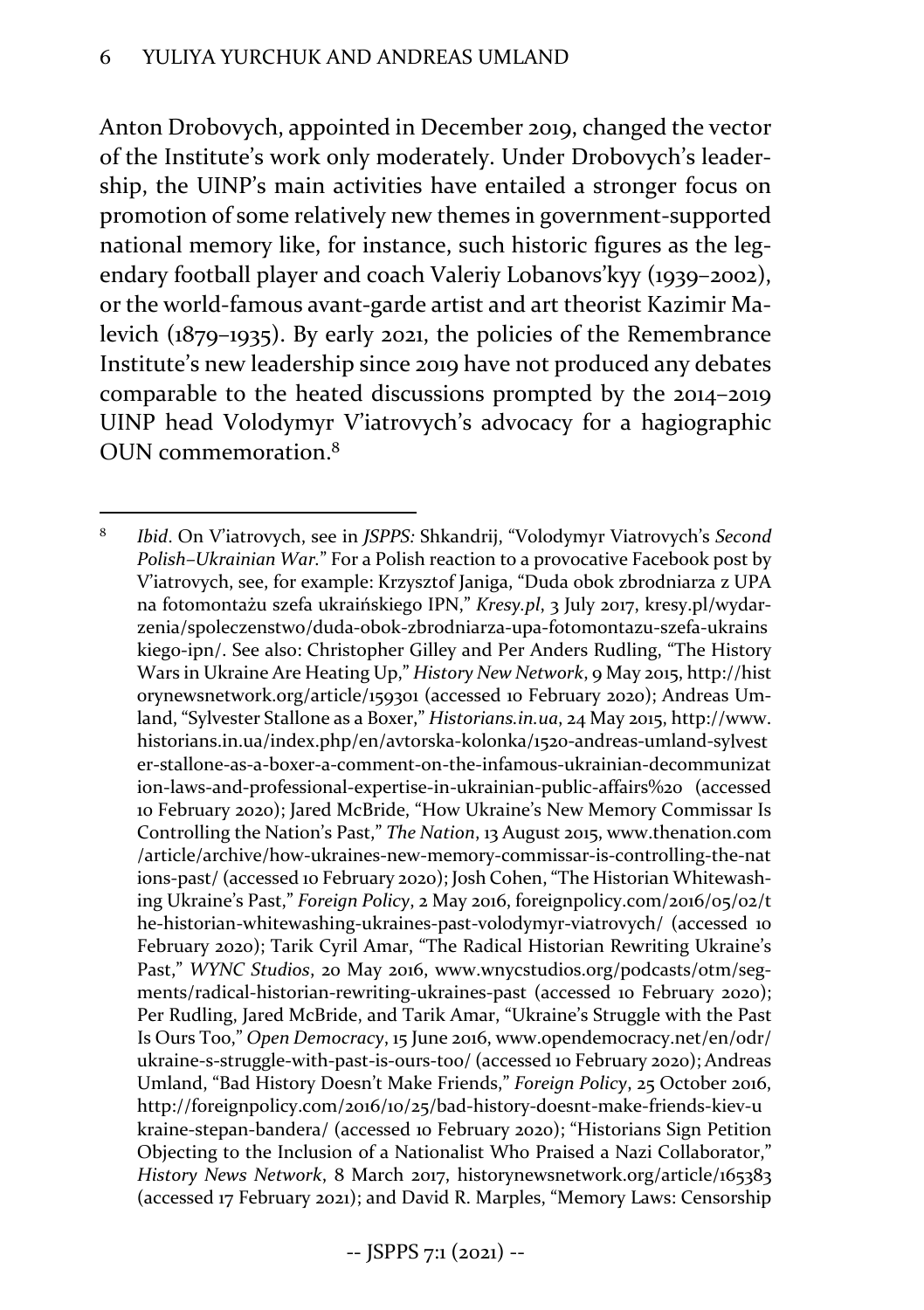#### **The 2020 Babyn Yar Memorial Debate**

Despite relative continuity in Ukraine's official history policies after the election of Zelens'kyy as President of Ukraine, and in spite of only limited public interaction during the COVID‐19 pandemic, the year 2020 was, however, no less turbulent than preceding years when it came to Ukrainian memory affairs. The most heated public controversies during 2020 were no longer related to the history and memory of the OUN, but instead to one of the most tragic pages in the history of Ukraine's capital. A major Ukrainian public discussion evolved in 2020 around the question of how to memorialize the Sep‐ tember 1941 Nazi mass killing of most of Kyiv's Jewish population in the ravine of Babyn Yar (literally: Old Woman's Gully) which was then located near, but has now become a part of, the city. Over the entire period of Kyiv's occupation by the Nazis during 1941–43, about 100,000 people were killed and/or buried at Babyn Yar.9

In spring 2020, a public dispute started when Ivan Kozlenko, a Ukrainian film‐director and, at that time, head of Kyiv's reputed Dovzhenko Cinema Art Center, published an op‐ed on the planned project for a Babyn Yar Holocaust Memorial Center (BYHMC). Ko‐ zlenko criticized the BYHMC's new art director, the Russian film di‐ rector Ilya Khrzhanovsky, who had been appointed to this post in December 2019.10 In Kozlenko's opinion, Khrzhanovsky's plans for the future BYHMC entailed the application of unethical artistic methods to the public memorialization of the Nazis' mass killings at Babyn Yar.<sup>11</sup>

Also in April 2020, the BYHMC planning committee's main consulting historian since 2017, the Dutch Holocaust and Eastern

in Ukraine," *E‐International Relations*, 5 July 2020, www.e‐ir.info/2020/07/05/ memory‐laws‐censorship‐in‐ukraine/ (accessed 17 February 2021).

<sup>9</sup> Vladyslav Hrynevych and Paul‐Robert Magosci (eds.), *Babyn Iar: Istoriia i pamiat'* (Dukh i Litera, 2016).

<sup>&</sup>lt;sup>10</sup> "Memorial'nyi tsentr Babiy Iar izmenil nabliudatel'nyi sovet i komandu proekta," *Levyi Bereg*, 5 December 2019, https://lb.ua/culture/2019/12/05/44398 7\_memorialniy\_tsentr\_babiy\_yar.html (accessed 17 February 2021).

<sup>11</sup> Ivan Kozlenko, "Totalitarnyi dovhobud, Ch. 1," *Levyi Bereg*, 14 April 2020, https://lb.ua/culture/2020/04/14/455215\_totalitarniy\_dovgobud\_shcho\_z.html (accessed 24 June 2020). This article was followed by further op‐eds.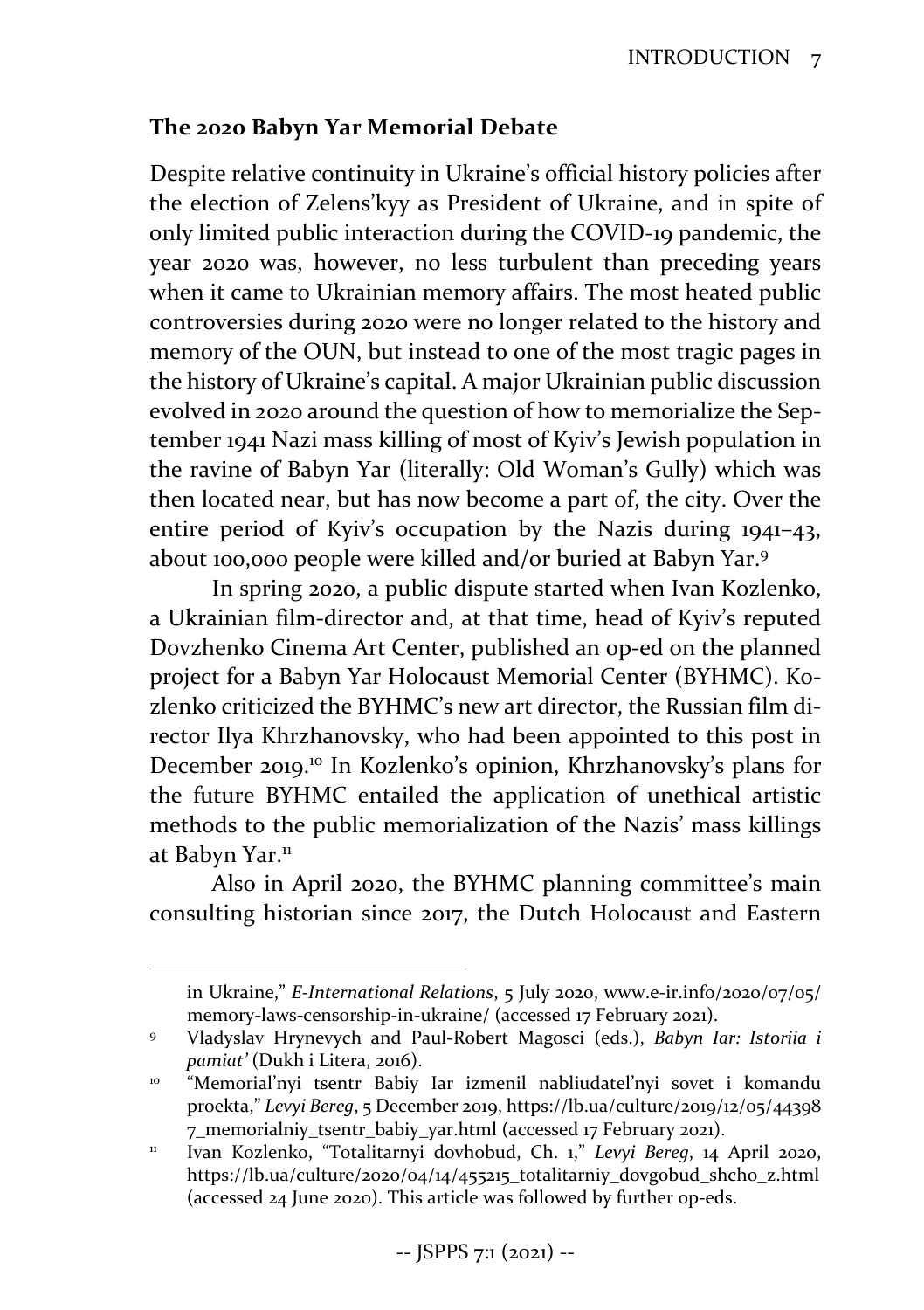Europe expert Karel Berkhoff, demonstratively left the project.<sup>12</sup> Berkhoff too accused the new leadership of the BYHMC of inappro‐ priate approaches to the memory of the tragedy at Babyn Yar.13 In the following months, a major public debate involving many Ukrainian public figures and prominent writers took off. Two open collective letters signed by hundreds of intellectuals from Ukraine and abroad were published. The signatories demanded that the BY‐ HMC project be cancelled on the grounds that, in their opinion, it violated basic ethical norms that should govern the work of a mu‐ seum devoted to a genocidal mass murder like that at Babyn Yar.14

Khrzhanovsky's controversial project for the BYHMC was partly inspired by the famous Stanford prison and Milgram shock experiments. His main concept was to immerse the memorial's visitors into the "real life" of Kyiv in 1941 when the city was occupied by German troops, and the mass extermination of Jewish population of Kyiv took place. Before entering the memorial and beginning this interactive experience, each visitor would, moreover, have to undergo a psychological test for the purposes of being assigned a role as a member of one of three groups: perpetrators, witnesses, or vic‐ tims.

By early 2021, when we wrote this introduction, the controversy had not yet been resolved. As a result of the 2020 debates,

<sup>12</sup> See, for instance: Karel Berkhoff, *Harvest of Despair: Life and Death in Ukraine under Nazi Rule* (Belknap Press, 2008).

<sup>&</sup>lt;sup>13</sup> Karel Berkhoff, "Z etychnykh mirkuvan' bil'she ne mozhu publichno pidtrumuvaty proekt Memorialu 'Babyn Iar'", *Glavkom*, 22 April 2020, https://glavcom.ua/columns/KarelBerkhoff/gollandskiy‐istorik‐karel‐berkgof‐ z‐etichnih‐mirkuvan‐bilshe‐ne‐mozhu‐publichno‐pidtrimuvati‐proekt‐memo rialu‐babin‐yar‐675364.html (accessed 17 February 2021).

<sup>&</sup>lt;sup>14</sup> The first open letter criticized the BYHMC project and its proposed methods of memorialization: "Khrzhanovs'kyi ne povynen pratsiuvaty v Babynomu Iaru: Zaiava," *Istorychna pravda*, 30 April 2020, https://www.istpravda.com.ua/ short/2020/04/30/157419/ (accessed 7 May 2020). The second letter was addressed to the President and Prime Minister of Ukraine demanding a transfer of authority over the memorialization of Babyn Yar to official state organs: "The Ukrainian Cultural and Academic Community's Appeal about the Commemo‐ ration of Babyn Yar," *Krytyka*, 22 May 2020, https://krytyka.com/en/articles/ ukrainian‐cultural‐and‐academic‐communitys‐appeal‐about‐commemoration ‐babyn‐yar (accessed 20 June 2020).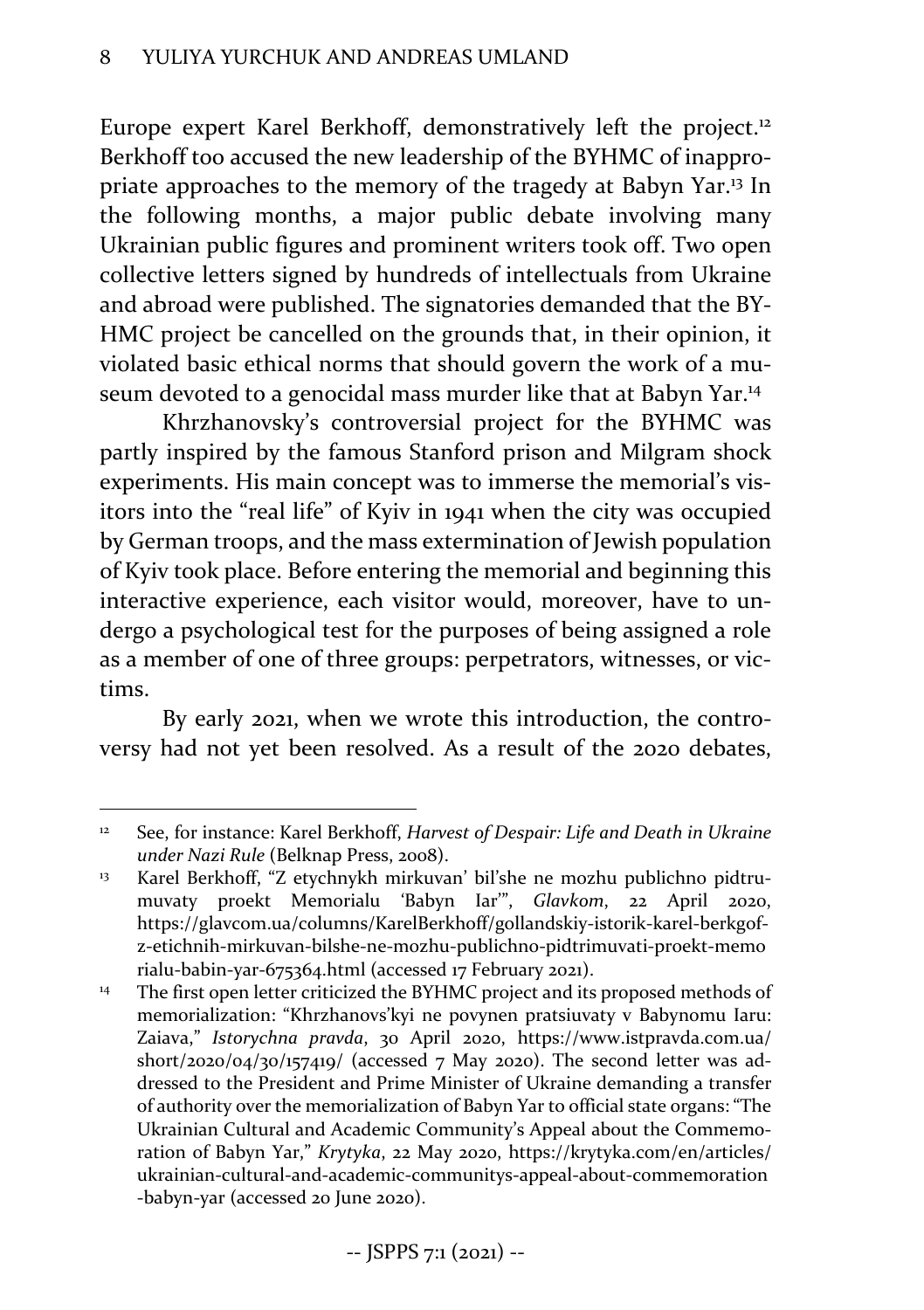there had emerged a situation in which two projects were compet‐ ing at the memorial space at Babyn Yar: the "National Historical Me‐ morial Preserve Babyn Yar," commissioned by the Ukrainian government and developed by the Institute of History of the National Academy of Sciences of Ukraine; and the above BYHMC project, a private initiative funded by three oligarchs of Ukrainian‐Jewish origin, all of whom are residents of the Russian Federation—a factor which further fueled the controversy.

The Babyn Yar memorial controversy, to be sure, is not en‐ tirely unique. It should be positioned within the broader context of world-wide debates about the limits and ethics of adequate representation of tragic historic events. In the present Ukrainian situation, the discussion of the idea of dignity in memory politics became even more relevant and urgent through the Euromaidan protests, also called "the Revolution of Dignity."15 Khrzhanovsky is trying to show, with his methods, that every human being can be stripped of her or his dignity—an aim of his project that he has repeatedly described in interviews. His opponents instead speak about the need to protect human dignity. The new director of the UINP, Anton Drobovych, who had worked with the previous team of the BYHMC project until 2019, i.e., before the arrival of Khrzhanovsky, also men‐ tions dignity as a main theme in his critique of the new BYHMC team's project.<sup>16</sup>

The history and memory of Babyn Yar as a major site of the Holocaust is, in a number of ways, also connected to the history and

<sup>&</sup>lt;sup>15</sup> More on the concept of dignity in relation to the Euromaidan, in: Mychailo Wynnyckij, *Ukraine's Maidan, Russia's War: A Chronicle and Analysis of the Revolution of Dignity* (*ibidem*‐Verlag, 2019).

<sup>16</sup> "Holava Instytutu Natspamiati Drobovych," *Hromadske*, 8 May 2020, https://hromadske.ua/posts/glava‐institutu‐nacpamyati‐drobovich‐pid‐shor‐ som‐yak‐variant‐zrobiti‐naduvnih‐pokemoniv‐abo‐skulpturu‐yaka‐jogo‐obni‐ maye (accessed 17 February 2021). See also: "Eksperymenty rosiianyna Khr‐ zhanovs'koho peretvoriat' 'Babyn Iar' na atraktsion dlia 'frikiv': Drobovych," *4 kanal*, 30 April 2020, https://www.youtube.com/watch?v=mFKNPhs\_ZiU (ac‐ cessed 17 February 2021); Oksana Denisova, "Holova INP Anton Drobovych: 'Babyn Iar buv do Khrzhanovs'koho, Babyn Iar bude i pislia n'oho," *Suspil'ne*, 4 May 2020, https://suspilne.media/31091‐golova‐inp‐anton‐drobovic‐babin‐ar‐ buv‐do‐hrzanovskogo‐babin‐ar‐bude‐j‐pisla‐nogo/ (accessed 17 February 2021).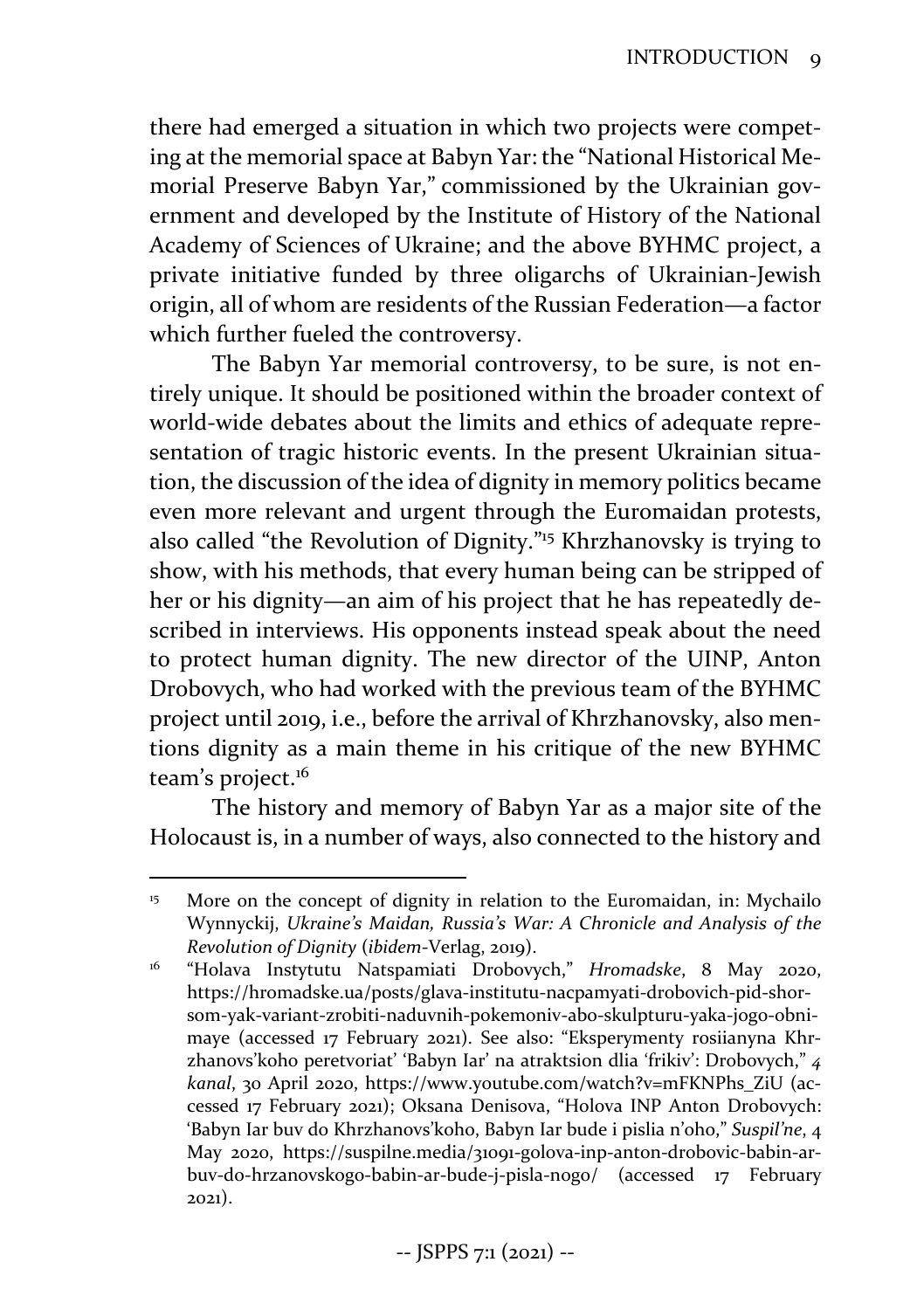memory of the OUN and UPA. Above all, recent studies have confirmed earlier allegations concerning Ukrainian ultra-nationalist collaboration with the Nazis that included certain Ukrainians' par‐ ticipation in the extermination of Ukraine's Jews.17 A number of scholarly papers and books published in recent years have detailed

<sup>&</sup>lt;sup>17</sup> In chronological order, until 2016: John A. Armstrong, "Collaborationism in World War II: The Integral Nationalist Variant in Eastern Europe," *Journal of Modern History* 40, no. 3 (1968): 396–410; Gabriel N. Finder and Alexander V. Prusin, "Collaboration in Eastern Galicia: The Ukrainian Police and the Holocaust," *East European Jewish Affairs* 34, no. 2 (2004): 95–118; Frank Golczewski, "Die Kollaboration in der Ukraine," in *Kooperation und Verbrechen: Formen der "Kollaboration" im östlichen Europa 1939–1945*, eds. Christoph Dieckmann *et al.* (Wallstein, 2003), 151–83; Vladimir Melamed, "Organized and Unsolicited Col‐ laboration in the Holocaust," *East European Jewish Affairs* 37, no. 2 (2007): 217– 48; Wendy Lower, "Pogroms, Mob Violence and Genocide in Western Ukraine, Summer 1941: Varied Histories, Explanations and Comparisons," *Journal of Gen‐ ocide Research* 13, no. 3 (2011): 217–46; Kai Struve, "Rites of Violence? The Pog‐ roms of Summer 1941," *Polin: Studies in Polish Jewry* 24 (2011): 257–74; Per An‐ ders Rudling, "Terror and Local Collaboration in Occupied Belarus: The Case of Schutzmannschaft Battalion 118," *Romanian Academy "Nicolae Iorga" History Institute Historical Yearbook* 13 & 14 (2011 & 2012): 195–214 & 99–121; Kai Struve, "Tremors in the Shatter‐Zone of Empires: Eastern Galicia in Summer 1941," in *Borderlands: Ethnicity, Identity and Violence in the Shatter‐Zone of Empires,* eds. Omer Bartov and Eric Weitz (Indiana University Press 2013), 463–84; Frank Grelka, "Politics and Military Actions of Ethnic‐Ukrainian Collaboration for the 'New European Order'," in *Revisionist Politics in Europe, 1938–1945,* eds. Marina Cattaruzza and Dieter Langewiesche (Berghahn, 2013), 126–41; Yuri Radchenko, "'We fired all cartridges at them': Ukrainische Hilfspolizei and the Holocaust on the Territory of the Generalbezirk Kharkiv, 1941–1943," *Yad Vashem Studies* 41, no. 1 (2013): 63–98; Kai Struve, *Deutsche Herrschaft, ukrainischer National‐ ismus, antijüdische Gewalt: Der Sommer 1941 in der Westukraine* (DeGruyter‐ Oldenbourg, 2015); Olesya Khromeychuk, "Ukrainians in the German Armed Forces During the Second World War," *History: The Journal of the Historical Association* 100, no. 343 (2016): 704–24; Kai Struve, "Anti‐Jewish Violence in Summer 1941 in Eastern Galicia and Beyond," in *Romania and the Holocaust: New Research – Public Discourse – Remembrance,* ed. Simon Geissbühler (*ibidem*‐Verlag, 2016), 89–113; Raz Segal, *Genocide in the Carpathians: War, So‐ cial Breakdown, and Mass Violence, 1914‐1945* (Stanford University Press, 2016); Per Anders Rudling, "Dispersing the Fog: The OUN and Anti‐Jewish Violence in 1941," *Yad Vashem Studies* 44, no. 2 (2016): 227–45; Jared McBride, "Who Is Afraid of Ukrainian Nationalism?" *Kritika: Explorations in Russian and Eurasian History* 17, no. 3 (2016): 647–63. There is a separate and, by now, large body of scholarly literature devoted specifically to the L'viv pogroms of summer 1941 which is not listed here.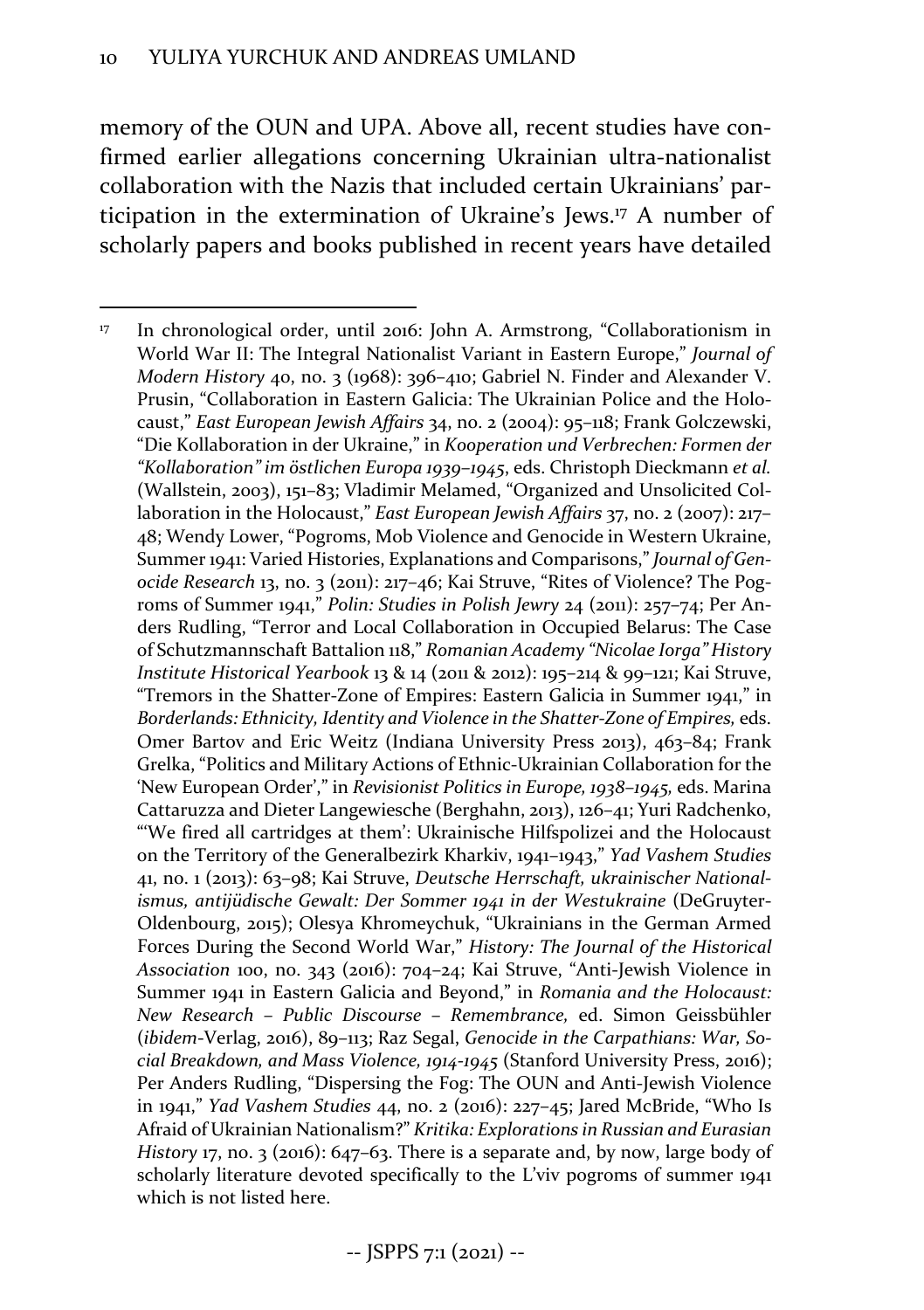and/or summarized partly already known and partly only recently documented episodes in which OUN members and subunits partic‐ ipated in the Holocaust.<sup>18</sup>

At the same time, a whole number of Ukrainian nationalists were killed by the Nazis and some were buried in the Babyn Yar ravine, together with other victims of German mass murder. Among the twenty‐five monuments and memorial signs currently located at Babyn Yar, there is thus also a monumental cross in memory of 621 members of the OUN killed by the Nazis and buried in the ra‐ vine as well as a separate monument to Olena Teliha, a poet and OUN leader killed by the Nazis and buried in Babyn Yar in 1942. These instances illustrate that commemoration and discussions of the events of World War II in Ukraine can often not help but to, in one way or another, include and touch upon certain aspects of the history of the OUN and UPA. This recurring circumstance is one of the reasons why we are continuing the present series of special sec‐ tions dedicated to the history and memory of the OUN and UPA.

<sup>&</sup>lt;sup>18</sup> In chronological order, since 2017: John-Paul Himka, "Former Ukrainian Policemen in the Ukrainian National Insurgency: Continuing the Holocaust outside German Service," in *Lessons and Legacies XII: New Directions in Holocaust Re‐ search and Education,* eds. Wendy Lower and Lauren Faulkner Rossi (North‐ western University Press, 2017), 141–63; Jeffrey S. Kopstein and Jason Wittenberg, *Intimate Violence: Anti‐Jewish Pogroms on the Eve of the Holocaust* (Cor‐ nell University Press, 2018); Andriy Usach, "The 'Eastern Action' of the OUN(b) and the Anti‐Jewish Violence in the Summer of 1941: The Cases of Smotrych and Kupyn," *Euxeinos: Governance and Culture in the Black Sea Region* 9, no. 27 (2019): 63–84; Ivan Katchanovski, "The OUN, the UPA, and the Nazi Genocide in Ukraine," in *Mittäterschaft in Osteuropa im Zweiten Weltkrieg und im Holo‐ caust / Collaboration in Eastern Europe during World War II and the Holocaust,* eds. Peter Black, Béla Rásky and Marianne Windsperger (New Academic Press, 2019), 67–93; Grzegorz Rossoliński‐Liebe, "Survivor Testimonies and the Com‐ ing to Terms with the Holocaust in Volhynia and Eastern Galicia: The Case of the Ukrainian Nationalists," *East European Politics and Societies and Cultures* 34, no. 1 (2020): 221–40; Struve, "The OUN(b), the Germans, and Anti‐Jewish Violence in Eastern Galicia during Summer 1941;" Radchenko, "The Biography of the OUN(m) Activist Oleksa Babii in the Light of His 'Memoirs on Escaping Execution' (1942);" and John‐Paul Himka, *Ukrainian Nationalists and the Holo‐ caust: OUN and UPA's Participation in the Destruction of Ukrainian Jewry, 1941‐ 1944* (*ibidem*‐Verlag, 2021).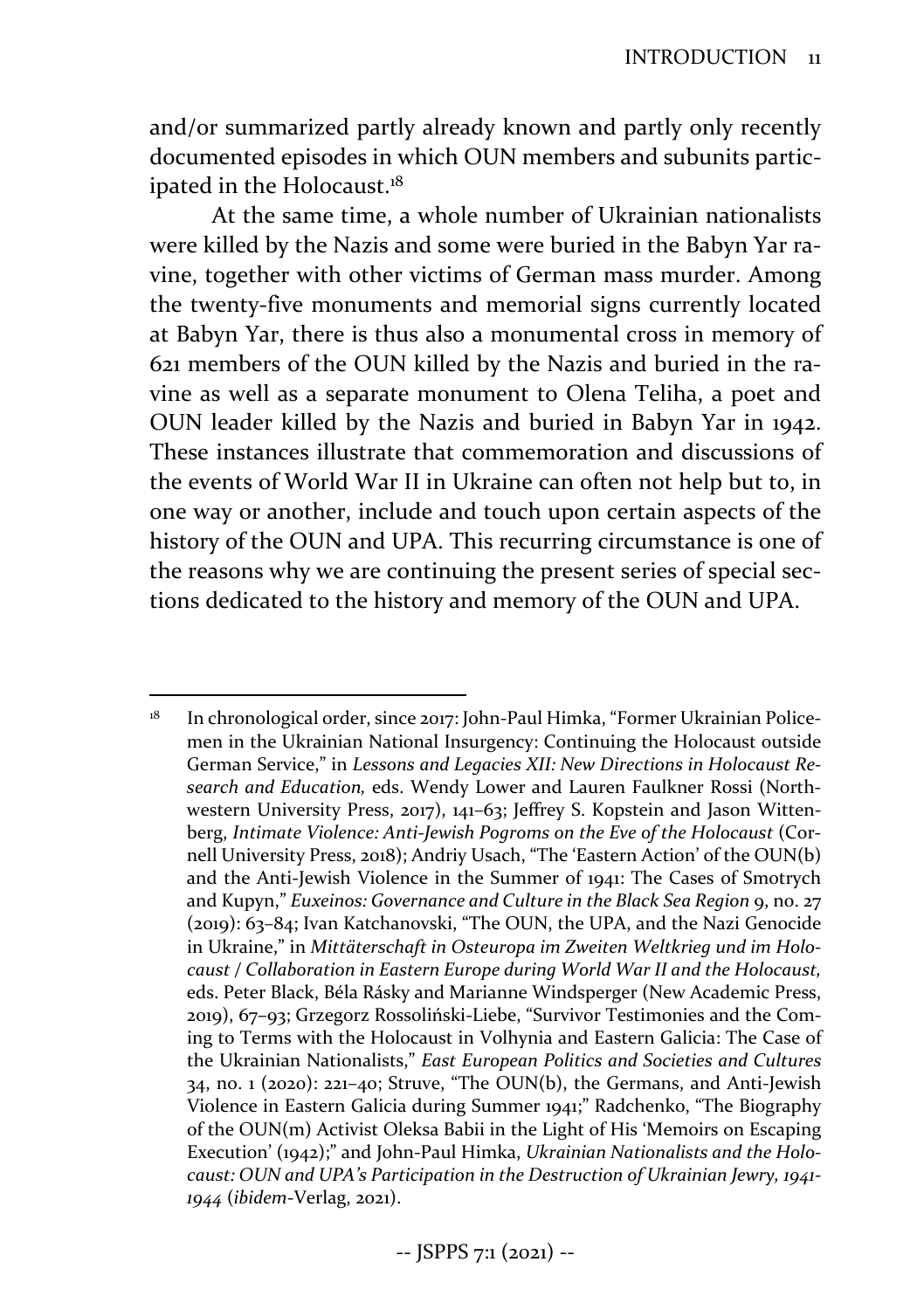### **Remembering the OUN‐UPA's Fight Against the Soviet Regime**

The present section contains three research papers that deal with the history and memory of the OUN‐UPA from different perspec‐ tives, yet touch upon similar substantive issues. The first article focuses on the last months of World War II while the two following studies deal with contemporary representations of the organiza‐ tion's war-time and post-war history. They are all concerned with the course and remembrance of the OUN‐UPA's armed, self‐sacri‐ ficing resistance to Stalinist rule.

Grzegorz Motyka's paper "NKVD Internal Troops Operations against the Ukrainian Insurgent Army in 1944–45" highlights the brutal Soviet repression of the UPA in the final period of World War II. His article contributes to the growing research on Soviet opera‐ tions against disobedient civil populations as well as underground movements such as the OUN‐UPA. Motyka describes in detail the Soviet anti-nationalist operations within which the OUN and UPA were suppressed by the armed forces of the USSR's People Commis‐ sariat of Internal Affairs (Russ. abbrev: NKVD). The author illustrates why and how these "pacifications" were especially cruel and far-reaching. The NKVD's repressions were directed not only against the members of the underground movement themselves, but also against parts of the civilian population that supported or were suspected of supporting the anti‐Soviet resistance movement. About four hundred thousand residents of Western Ukraine were, in one way or another, affected by Soviet state‐terror.

Through in‐depth analysis of newly declassified documents, Motyka shows that the NKVD followed, among others, the principle of collective responsibility, as a result of which many—even in So‐ viet terms—innocent individuals were killed or otherwise perse‐ cuted by virtue of their belonging to a particular community or fam‐ ily. The author demonstrates that the OUN and UPA enjoyed broad support among the local Ukrainian population which helped the un‐ derground groups to continue their fighting until the mid‐1950s. Many families' oral and written memory of Soviet-inflicted mass violence and repression against the underground fighters, their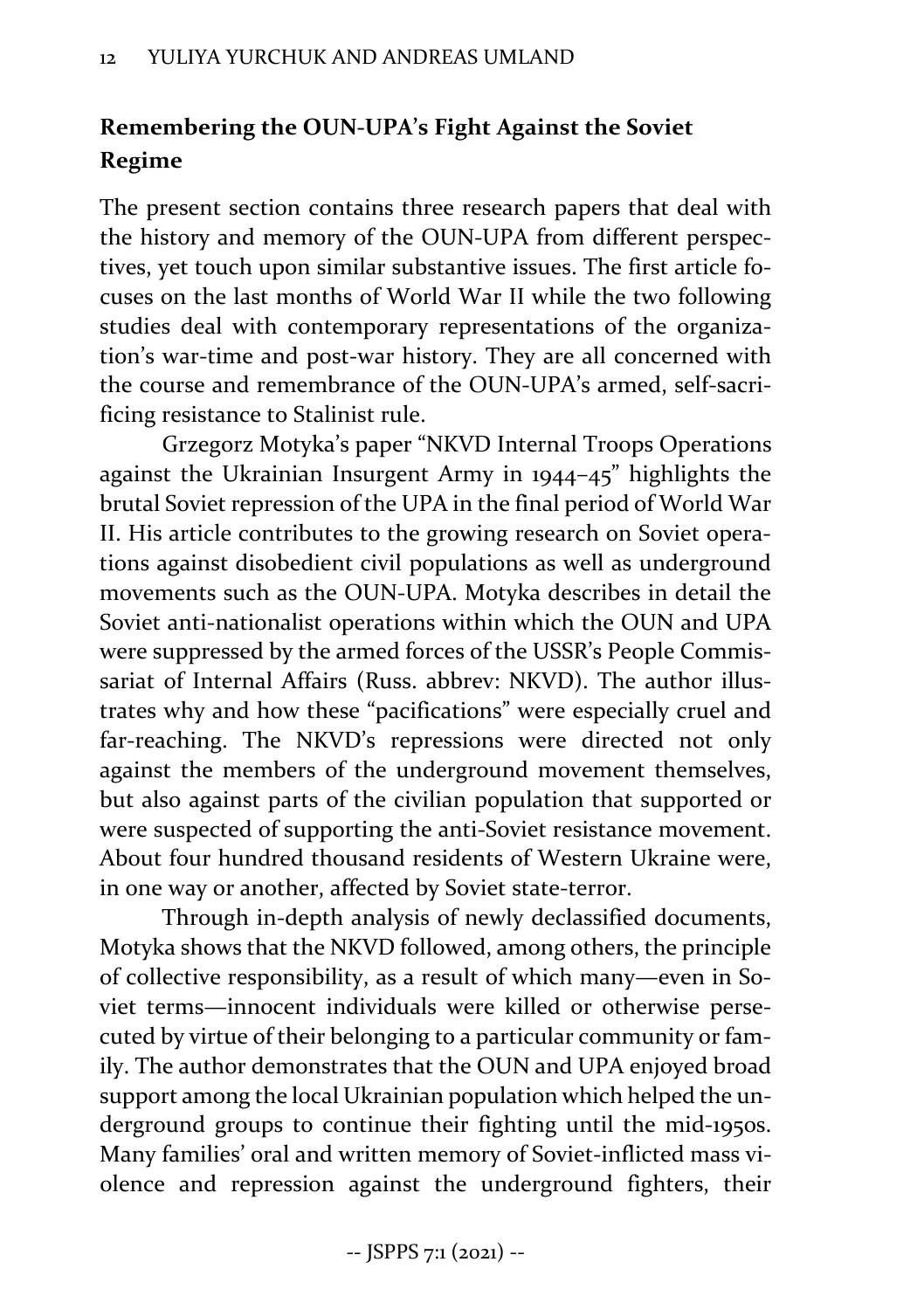relatives, and local supporters is an important determinant of to‐ day's cult around the UPA and its leaders, in Western Ukraine.<sup>19</sup>

Oksana Myshlovska's paper "History Education and Reconcil‐ iation: The Ukrainian National Underground Movement in Second‐ ary School Curricula, Textbooks, and Classroom Practices (1991– 2012)" deals with the representation of controversial issues related to the OUN and UPA in secondary school curricula and textbooks, and teachers' responses to these, during the first two decades of Ukraine's independence. Guided by theoretical insights into the role of representations of the past in conflict transformation and recon‐ ciliation, she explores the depiction of the conflict between the na‐ tionalist organizations and Soviet regime, and discusses the role of history teachers as mediators of the changing official curricula and textbooks. Myshlovska thereby contributes to the emerging subfield of history education studies regarding Ukraine's nationalist under‐ ground movement.20

On the basis of an analysis of history textbooks and curricula, she concludes that textbooks often offer "mono‐perspectival" and politicized narratives when discussing controversial issues and conflicts. From this, Myshlovska concludes that these representations often structurally circumscribe the possibilities for conflict transfor‐ mation and reconciliation. Nevertheless, focus group discussions conducted with schoolteachers in different regions of Ukraine in 2011 and 2012 revealed that teachers do sometimes take on a conflict mitigating role, by way of presenting various perspectives on dis‐ puted issues and inviting discussions, within the classroom, of wrongdoing by all conflicting parties in past conflicts.

<sup>&</sup>lt;sup>19</sup> Per Anders Rudling, "The Cult of Roman Shukhevych in Ukraine: Myth Making with Complications," *Fascism: Journal of Comparative Fascist Studies* 5, no. 1  $(2016): 26-65.$ 

<sup>20</sup> Peter W. Rodgers, "Contestation and Negotiation: Regionalism and the Politics of School Textbooks in Ukraine's Eastern Borderland," *Nations and Nationalism* 12, no. 4 (2006): 681–97; *idem*, "'Compliance or Contradiction'? Teaching 'His‐ tory' in the 'New' Ukraine: A View from Ukraine's Eastern Borderlands," *Eu‐ rope‐Asia Studies* 59, no. 3 (2007): 503–19; and David Marples, *Heroes and Vil‐ lains: Creating National History in Contemporary Ukraine* (Central European University Press, 2007).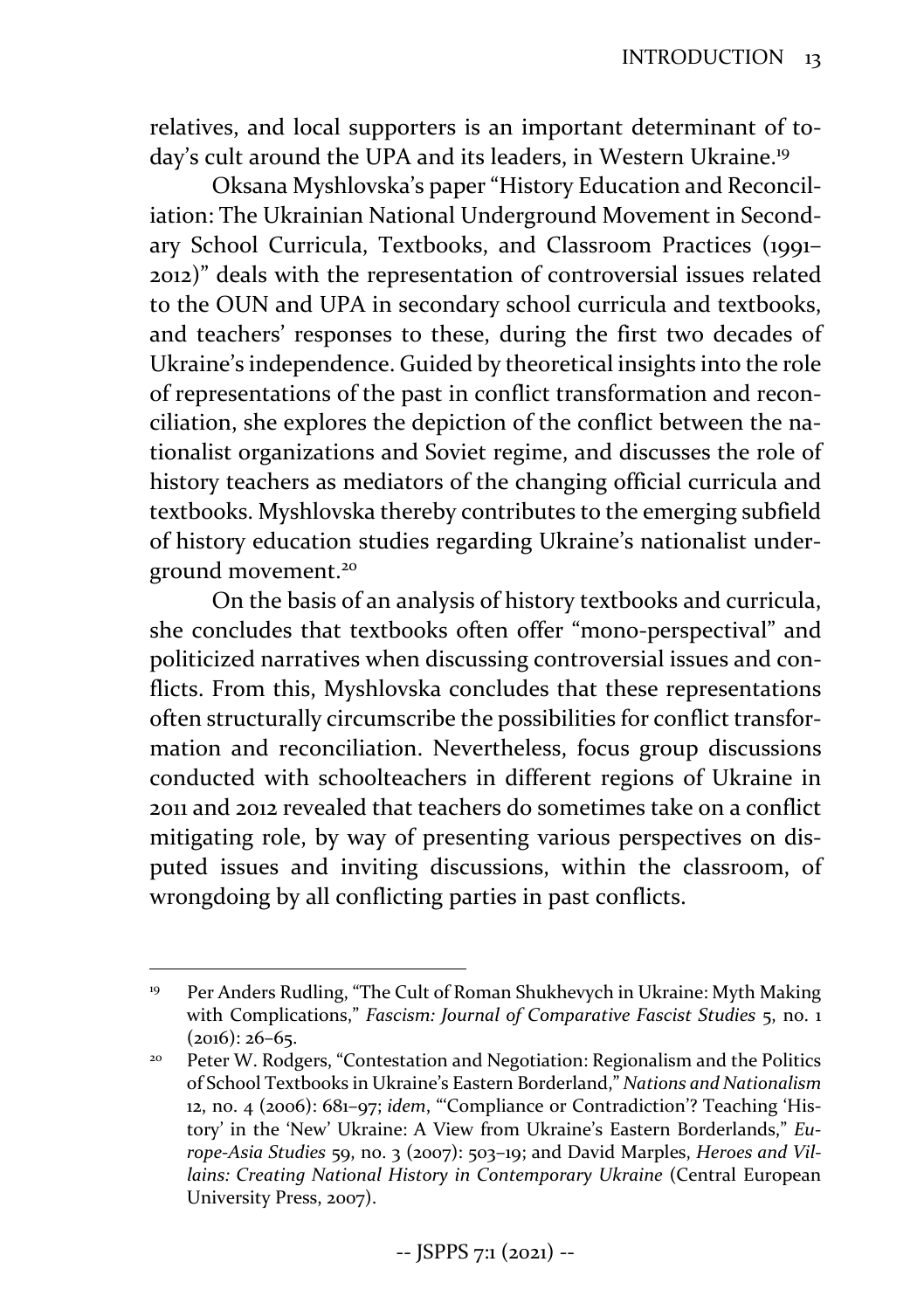The section ends with Marian Luschnat‐Ziegler's paper "Ob‐ serving Trends in Ukrainian Memory Politics (2014–2019) through Structural Topic Modeling" where he analyzes online‐publications produced by the Ukrainian Institute of National Memory (Ukr. abbr.: UINP) during Petro Poroshenko's presidency, and Volodymyr V'iatrovych's directorship of the UINP. Applying a sophisticated mathematical model to his data, Luschnat‐Ziegler identifies key topics, trends, and connections in the narratives produced by the UINP. The author finds that web publications concerning the OUN and UPA comprised an altogether relatively low proportion of the output of the UINP in comparison to publications about other top‐ ics.<sup>21</sup> Most of the UINP's publications concerned the 2013–2014 Revolution of Dignity. The next three ranks in Luschnat‐Ziegler's table of topics were occupied by the Ukrainian revolution of 1917–21, the Holodomor of 1932–33, and the Second World War of 1939–45. The OUN‐UPA was ranked fifth in the topics highlighted in UINP online publications of 2014–2019.

These results may be in need of further interpretation as they point towards a variety of potential determinants of the UNIP's pub‐ lications policies. One hypothesis emerging from Luschnat‐Ziegler's study could be that, as hagiographic interpretations of the OUN‐ UPA were becoming increasingly mainstream in Ukraine's mass me‐ dia since 2014, the perceived need for propagating them further via publications in the governmental UINP declined. As a result, the topic moved from a potentially high position on the UINP's agenda under its then director V'iatrovych to only fifth place, among the topics identified by Luschnat‐Ziegler.

The author also highlights the role of anniversaries in the formation of certain trends in memory discourse—an observation made by other researchers of national remembrance.<sup>22</sup> Thus, the

<sup>&</sup>lt;sup>21</sup> On this issue, see: Barbara Törnquist-Plewa and Yuliya Yurchuk, "Memory Politics in Contemporary Ukraine: Reflections from the Post-Colonial Perspective," *Memory Studies* 12, no. 6 (2019): 699–720; Yuliya Yurchuk, "Global Sym‐ bols Local Meanings: The 'Day of Victory' after Euromaidan," in *Transnational Ukraine? Networks and Ties that Influence(d) Contemporary Ukraine,* eds. Timm Beichelt and Susann Worschech (*ibidem*‐Verlag, 2017): 66–89.

<sup>&</sup>lt;sup>22</sup> On the role of anniversaries in public space and collective memory, see John Gillis, *Commemorations: The Politics of National Identity* (Princeton University Press, 1994).